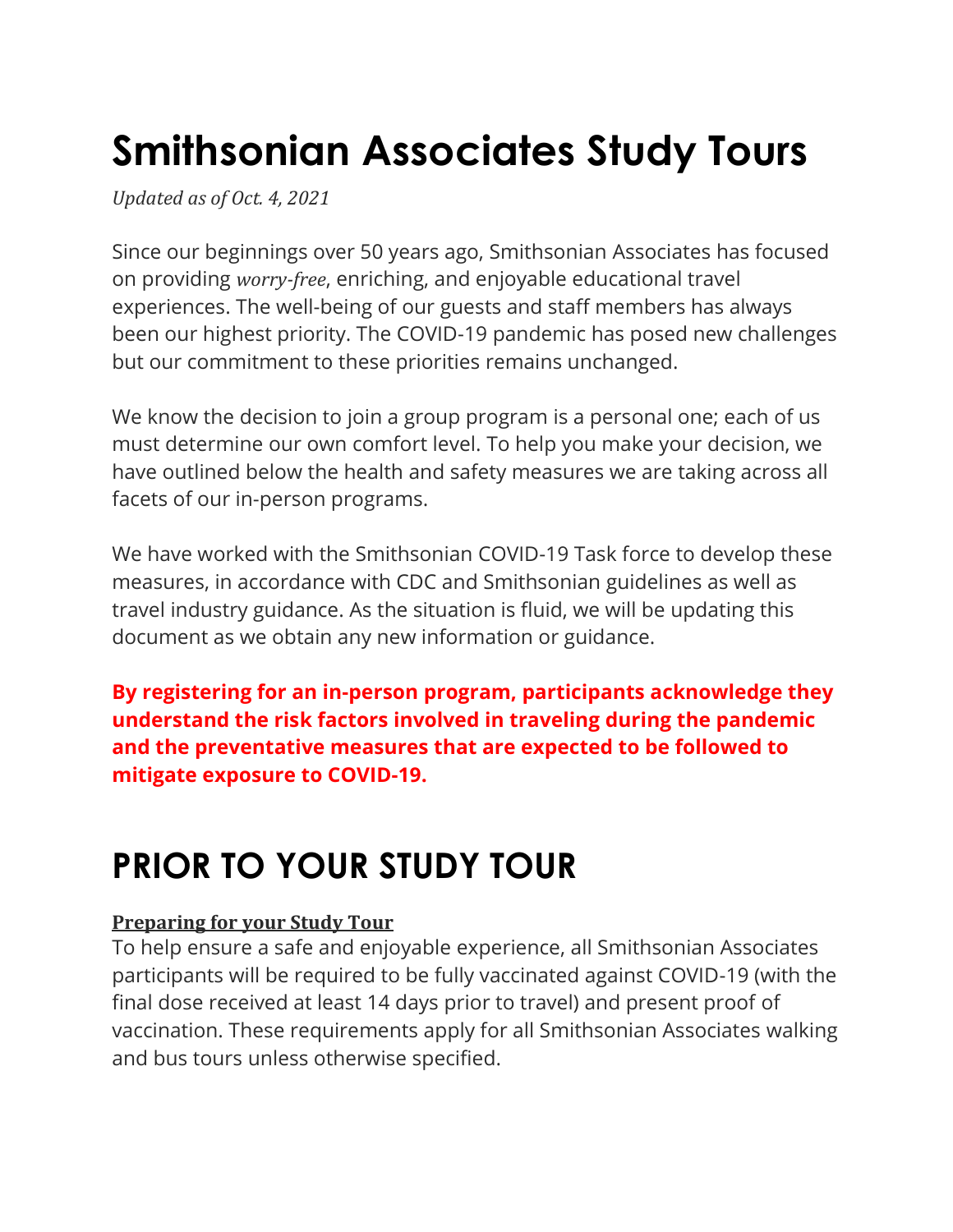**All attendees will be required to show their vaccination card or a photo of their vaccination card along with a photo ID upon check-in at all programs.** As a safeguard, we recommend you take a photo of your card in the event the card is misplaced or lost.

#### *Smithsonian Associates Participants*

*In order to provide a safe experience for our guests, we also need your help. By joining a tour, you agree to make the following commitments to health and safety:*

- *You will present proof of COVID-19 vaccination (with the final dose received at least 14 days prior to travel) if you are 12 years of age and above.*
- *You will take reasonable measures to reduce the risk of exposure and follow all CDC guidelines, prior to, and throughout your tour.*
- *You will wear a face mask on the bus, at indoor sites, and outside when not socially distanced (updated 9/15/21).*
- *You will conduct a self-health assessment prior to joining the group, and stay home if you are sick.*

*Failure to comply with the safety and commitments during the tour may result in your being excluded from the tour.*

### **Refund policy**

During this time, we aim to be as flexible as possible. If you present any symptoms of COVID prior to the tour, are deemed a close contact with anyone testing positive for COVID-19, or have tested positive yourself, please let us know and we will transfer your payment to a future program. If you have tested positive in the month prior to the tour, please follow all guidelines set forth by your local health department as well as CDC guidelines.

### **FOR BUS TOURS**

**Upon Arrival**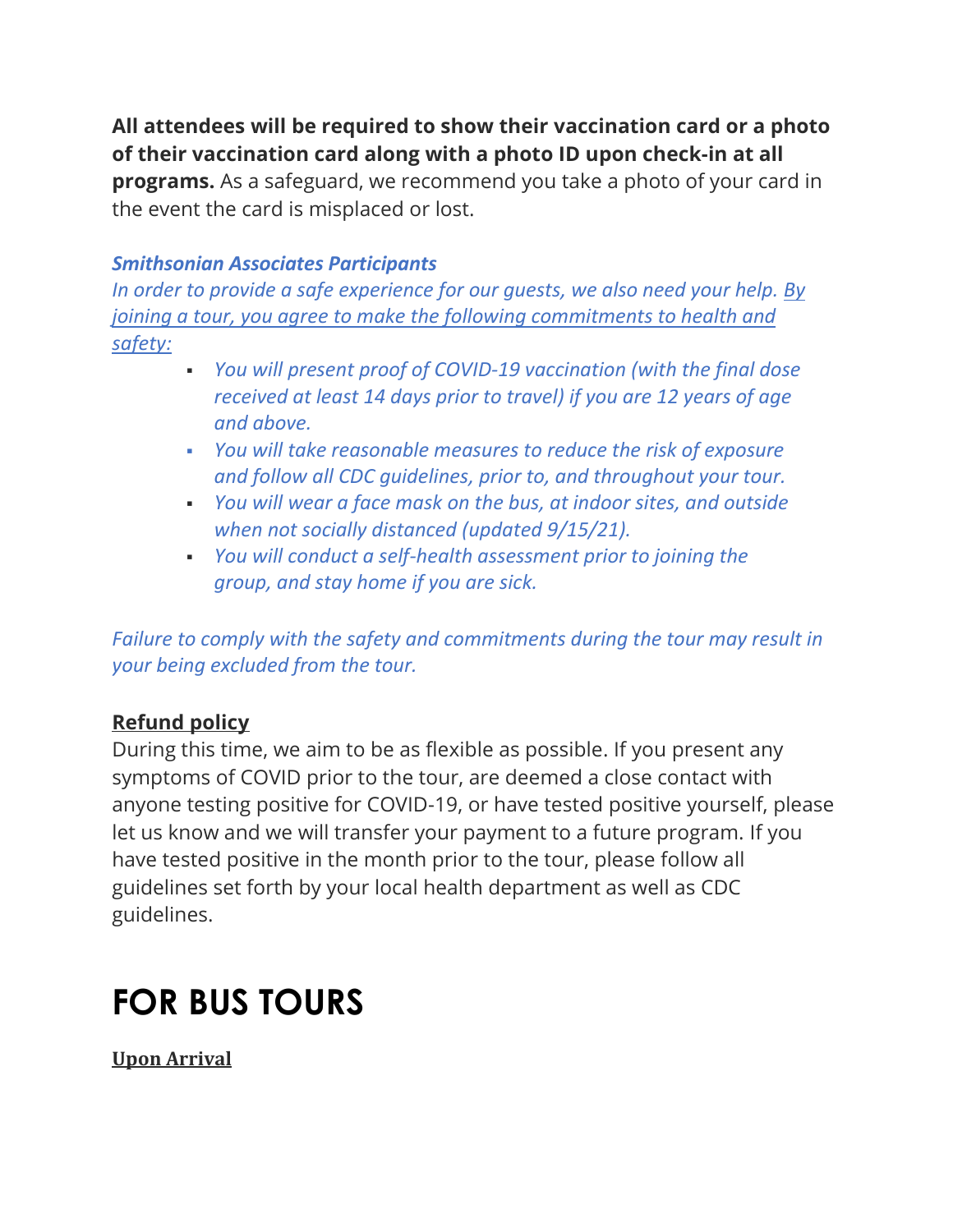Our tour reps will have hand sanitizer available and a disposable mask for each participant. It is recommended that you bring a personal supply as well. The use of face masks on tour will be dictated by current CDC guidelines and local regulations.

*NOTE: A KN95 mask is strongly recommended when traveling by bus or airplane. Please feel free to bring your own along, but in addition, we will have one KN95 mask for each individual on tour.*

#### **Ground Transportation**

All transportation vehicles will be cleaned, and all surfaces sanitized prior to use, and each morning on multi-day tours. Masks are required at all time on board the motorcoach. Eating and drinking on the bus is prohibited; appropriate stops will be made for the comfort of the group. Tour motorcoach drivers are required to adhere to the same health and safety protocols as outlined for guests.

#### **Meals**

In the instance of group meals, Smithsonian Associates is carefully working with each establishment to ensure that mealtime is both a safe and enjoyable experience for our members. While specific measures may vary by location, we will use only establishments that have implemented and agree to maintain a high level of sanitation and cleanliness. Guests can also expect that some restaurants and sites may conduct contactless temperature checks or other protocols prior to entry.

### **Group Activities and Independent Time**

Smithsonian Associates is dedicated to providing our participants with high quality group tour experiences. During this unique time, the structure and style of some of our activities may be altered to ensure your safety and wellbeing. These can include the timing and location of group activities, meals and free time. Each tour will have a detailed itinerary that outlines activities and timing.

While on your tour, you may have time for independent exploration and meals on your own. In the interest of ensuring the health and safety of all group members, both during and outside of scheduled tour activities, guests are required to follow these Smithsonian Associates Health & Safety